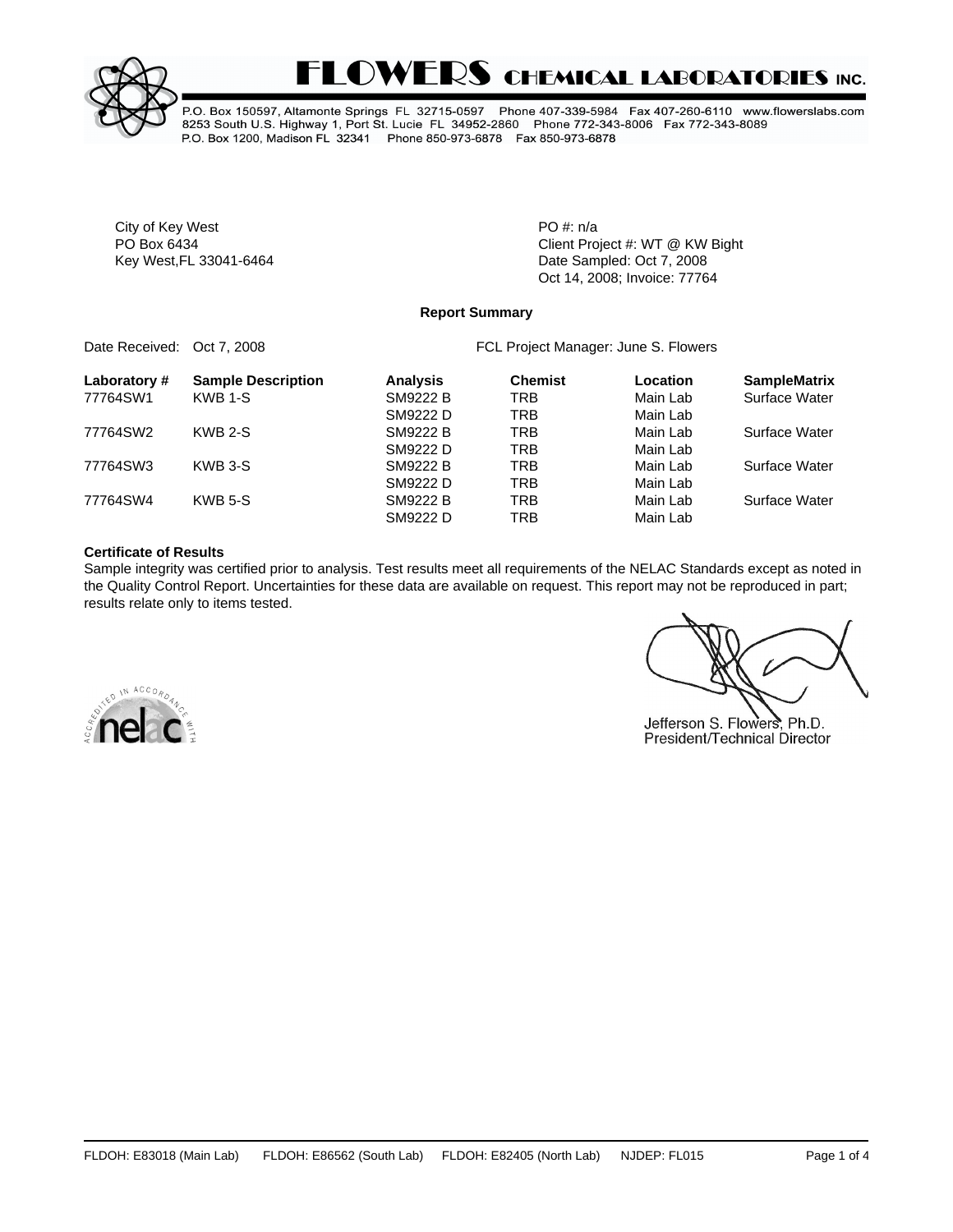

## **FLOWERS CHEMICAL LABORATORIES INC.**

P.O. Box 150597, Altamonte Springs FL 32715-0597 Phone 407 - 339 - 5984<br>8253 South U.S. Highway 1, Port St. Lucie FL 34952-2860 Phone 772 - 343<br>P.O. Box 1200, Madison FL 32341 Phone 850-973-6878 Fax 850-973-6878 Fax 407 - 260 - 6110 www.flowerslabs.com Fax 772 - 343 - 8089 Phone 772 - 343 - 8006

City of Key West **PO** #: n/a

PO Box 6434<br>
Fo Box 6434<br>
Key West,FL 33041-6464<br>
Client Project #: WT @ KW Bight<br>
Client Project #: WT @ KW Bight Date Sampled: Oct 7, 2008 Oct 14, 2008; Invoice: 77764

### **Analysis Report**

| <b>Lab #: 77764SW1</b> | <b>Sampled: 10/07/08 08:30 AM</b> | Desc: KWB 1-S        |      |            |            |                 |               |         |          |          |
|------------------------|-----------------------------------|----------------------|------|------------|------------|-----------------|---------------|---------|----------|----------|
| <b>Parameter</b>       | <b>Result</b>                     | <b>Units</b>         | DF   | <b>MDL</b> | <b>PQL</b> | QC Batch        | Method        | CAS#    | Analyzed |          |
| <b>Total Coliform</b>  | 70.0                              | cfu/100mL            | 10.0 | 10.0       | 10.0       | 10113094        | SM9222 B      | E761700 | 10/07/08 | 02:15 PM |
| Fecal Coliform         | 4.00                              | cfu/100mL            | 1.00 | 1.00       | 1.00       | 10113279        | SM9222 D      | E761792 | 10/07/08 | 02:15 PM |
| <b>Lab #: 77764SW2</b> | <b>Sampled: 10/07/08 08:35 AM</b> | Desc: KWB 2-S        |      |            |            |                 |               |         |          |          |
| <b>Parameter</b>       | Result                            | Units                | DF   | <b>MDL</b> | <b>PQL</b> | <b>QC Batch</b> | <b>Method</b> | CAS#    | Analyzed |          |
| <b>Total Coliform</b>  | 100                               | cfu/100mL            | 10.0 | 10.0       | 10.0       | 10113094        | SM9222 B      | E761700 | 10/07/08 | 02:15 PM |
| Fecal Coliform         | 4.00                              | cfu/100mL            | 1.00 | 1.00       | 1.00       | 10113279        | SM9222 D      | E761792 | 10/07/08 | 02:15 PM |
| <b>Lab #: 77764SW3</b> | <b>Sampled: 10/07/08 08:38 AM</b> | <b>Desc: KWB 3-S</b> |      |            |            |                 |               |         |          |          |
| <b>Parameter</b>       | Result                            | Units                | DF   | <b>MDL</b> | <b>PQL</b> | QC Batch        | Method        | CAS#    | Analyzed |          |
| <b>Total Coliform</b>  | 150                               | cfu/100mL            | 10.0 | 10.0       | 10.0       | 10113094        | SM9222 B      | E761700 | 10/07/08 | 02:15 PM |
| Fecal Coliform         | 25.0                              | cfu/100mL            | 1.00 | 1.00       | 1.00       | 10113279        | SM9222 D      | E761792 | 10/07/08 | 02:15 PM |
| <b>Lab #: 77764SW4</b> | Sampled: 10/07/08 08:50 AM        | <b>Desc: KWB 5-S</b> |      |            |            |                 |               |         |          |          |
| <b>Parameter</b>       | Result                            | Units                | DF   | <b>MDL</b> | <b>PQL</b> | QC Batch        | Method        | CAS#    | Analyzed |          |
| <b>Total Coliform</b>  | 20.0                              | cfu/100mL            | 10.0 | 10.0       | 10.0       | 10113094        | SM9222 B      | E761700 | 10/07/08 | 02:15 PM |
| Fecal Coliform         | 2.00                              | cfu/100mL            | 1.00 | 1.00       | 1.00       | 10113279        | SM9222 D      | E761792 | 10/07/08 | 02:15 PM |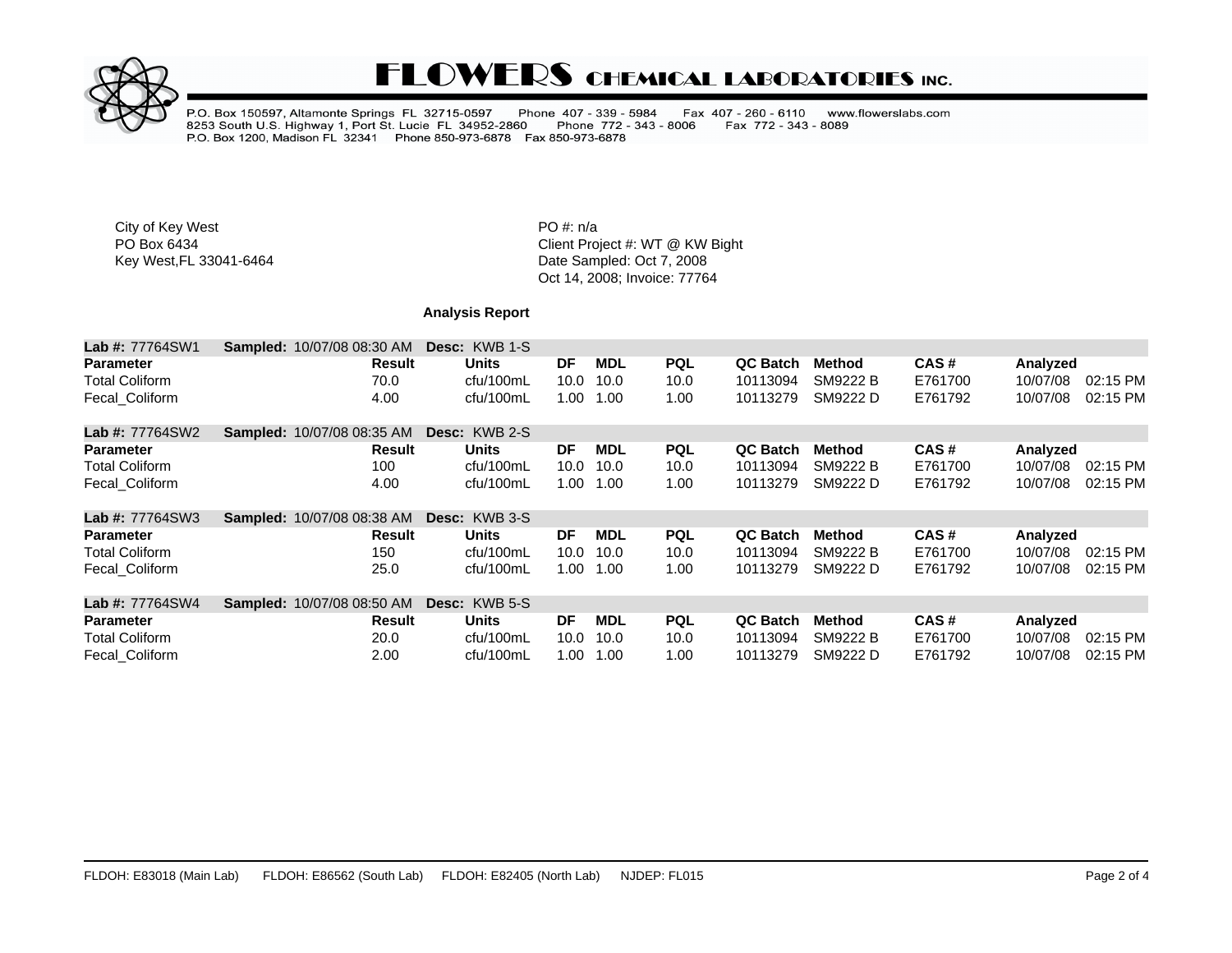

## **FLOWERS CHEMICAL LABORATORIES INC.**

P.O. Box 150597, Altamonte Springs FL 32715-0597 Phone 407 - 339 - 5984<br>8253 South U.S. Highway 1, Port St. Lucie FL 34952-2860 Phone 772 - 343<br>P.O. Box 1200, Madison FL 32341 Phone 850-973-6878 Fax 850-973-6878 Fax 407 - 260 - 6110 www.flowerslabs.com Phone 772 - 343 - 8006 Fax 772 - 343 - 8089

City of Key West **PO** #: n/a

PO Box 6434<br>
Fo Box 6434<br>
Key West,FL 33041-6464<br>
Client Project #: WT @ KW Bight<br>
Client Project #: WT @ KW Bight Date Sampled: Oct 7, 2008 Oct 14, 2008; Invoice: 77764

**Quality Report**

| <b>Quality Control Batch: 10113094</b> | Analyst: TRB |           |
|----------------------------------------|--------------|-----------|
| <b>Blank</b>                           | Result       | Units     |
| <b>Total Coliform</b>                  | .00U         | cfu/100mL |

| <b>Quality Control Batch: 10113279</b> | Analyst: TRB |              |
|----------------------------------------|--------------|--------------|
| <b>Blank</b>                           | Result       | <b>Units</b> |
| Fecal_Coliform                         | .00U         | cfu/100mL    |